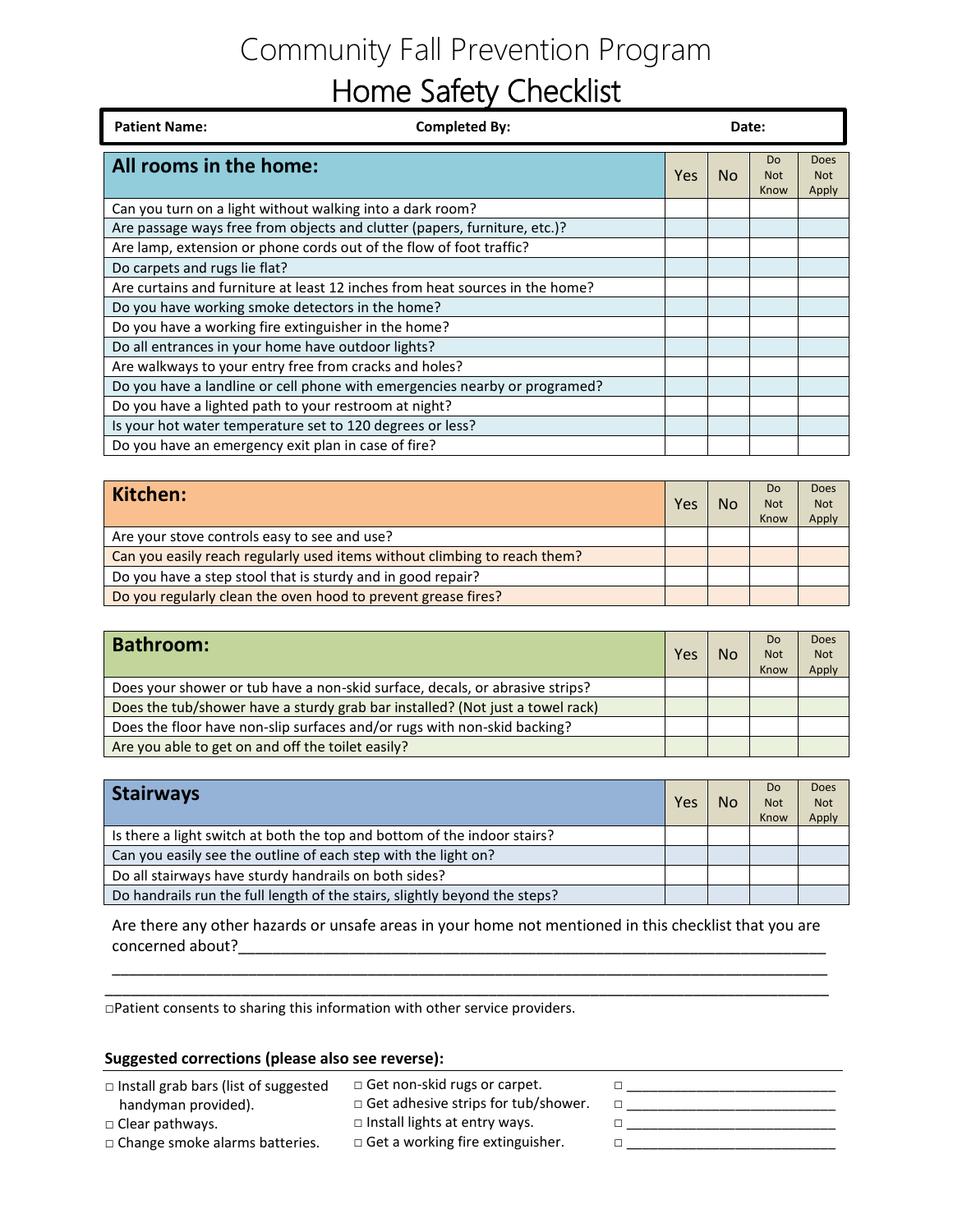# Community Fall Prevention Program Home Safety Checklist

### **Room Detail: For specific notes on certain rooms please use the boxes below.**

| <b>Room Description/Additional Comments</b> | <b>Observations/Suggested Corrections</b> |
|---------------------------------------------|-------------------------------------------|
| (Example: Master bedroom, basement,         |                                           |
| bathroom 1 downstairs, etc.)                |                                           |
| Room/Area 1:                                |                                           |
|                                             |                                           |
|                                             |                                           |
|                                             |                                           |
| Room/Area 2:                                |                                           |
|                                             |                                           |
|                                             |                                           |
| Room/Area 3:                                |                                           |
|                                             |                                           |
|                                             |                                           |
|                                             |                                           |
| Room/Area 4:                                |                                           |
|                                             |                                           |
|                                             |                                           |
| Room/Area 5:                                |                                           |
|                                             |                                           |
|                                             |                                           |
|                                             |                                           |
| Room/Area 6:                                |                                           |
|                                             |                                           |
|                                             |                                           |
|                                             |                                           |
| Room/Area 7:                                |                                           |
|                                             |                                           |
|                                             |                                           |
| Room/Area 8:                                |                                           |
|                                             |                                           |
|                                             |                                           |
|                                             |                                           |
| Room/Area 9:                                |                                           |
|                                             |                                           |
|                                             |                                           |
| Room/Area 10:                               |                                           |
|                                             |                                           |
|                                             |                                           |
|                                             |                                           |